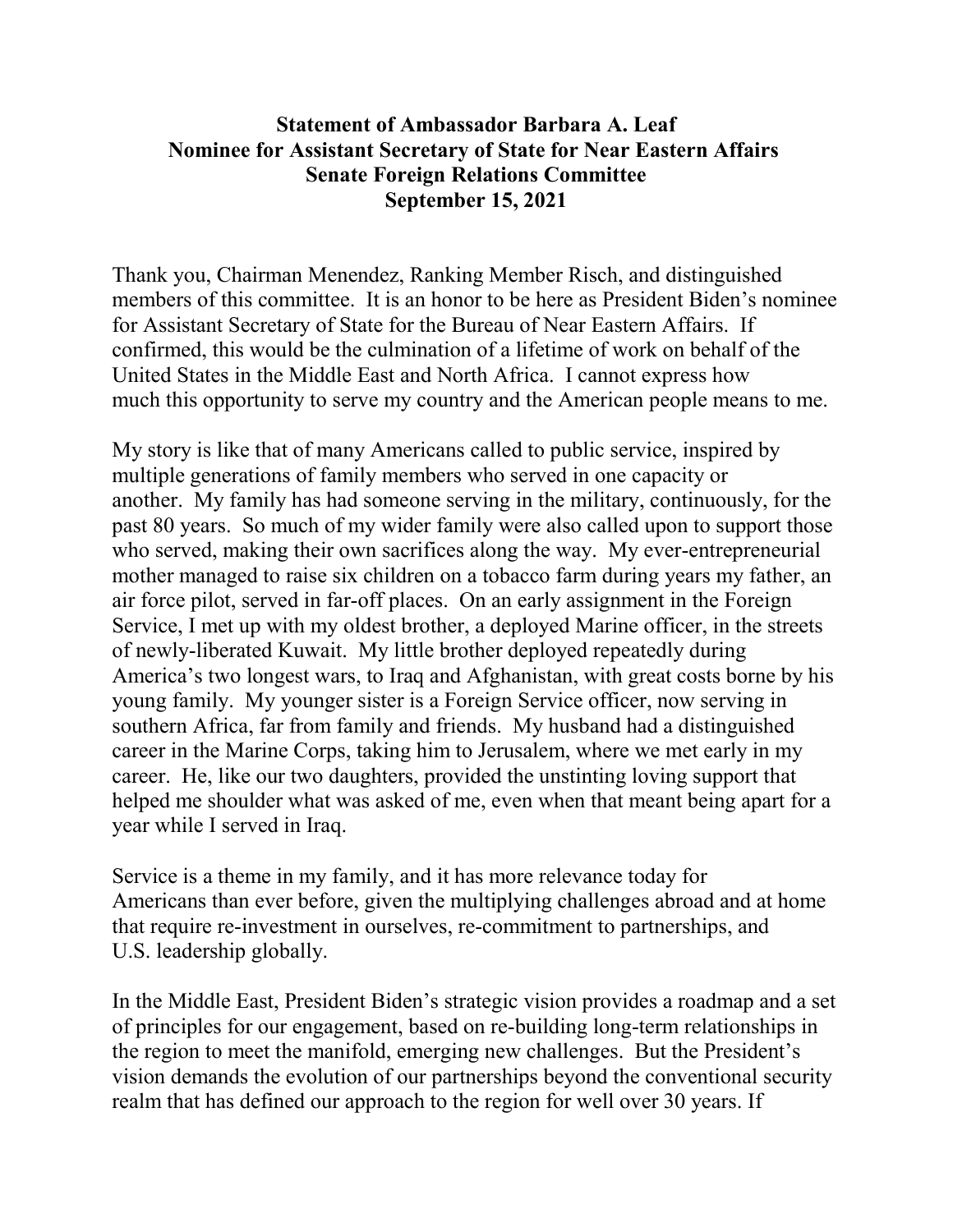confirmed, I would work to reinforce those partnerships around an affirmative agenda focused on building shared prosperity and confronting shared problems: fighting COVID-19 and developing an international health infrastructure to prevent future pandemics; building a new energy economy around renewables to arrest the drivers of climate change; addressing desertification and growing water shortages; combatting transnational repression, while promoting respect for fundamental freedoms and open societies; and sustaining the core institutions of the international order that have provided security and stability for over 70 years.

If confirmed, I pledge to represent the best of American values, and will make it clear that relationships with the United States are stronger when human rights principles are respected.

The region has been convulsed by conflict and instability for the past two decades, but many of our partners have turned in recent months towards de-escalation and to working with the United States to quell the region's conflicts. Iran, of course, has been the outlier to this trend. Tehran continues to pursue destabilizing policies, including through its support for terrorism, its ballistic missile program, its subversive support for violent groups, and its abhorrent human rights record and longstanding practice of using wrongfully detained U.S. citizens as political tools. An Iran with a nuclear weapon would pose an even greater threat.

As part of the Administration's renewed multilateral engagement, if confirmed I will work in tandem with partners and allies to advance UN peace processes in Libya, Syria, and Yemen.

The President's vision for a collaborative partnership with the countries of the Middle East comes in the wider context of a growing global challenge to our values of open societies and open economies, values that have underpinned the institutions of the international order. This challenge comes primarily from the People's Republic of China (PRC) and Russia; both pursue influence in the region in a zero-sum fashion. If confirmed, I expect to have frank conversations with our partners about the challenges posed by certain Russian and PRC actions.

If confirmed, I will not be able to accomplish this ambitious agenda without the outstanding Foreign Service Officers, Civil Servants, Contractors, and family members employed here and in the region. I am committed to promoting the safety and security of our people overseas, the professional development of our employees, and the principles of Diversity, Equity, Inclusion, and Accessibility in the Bureau and our posts around the region.